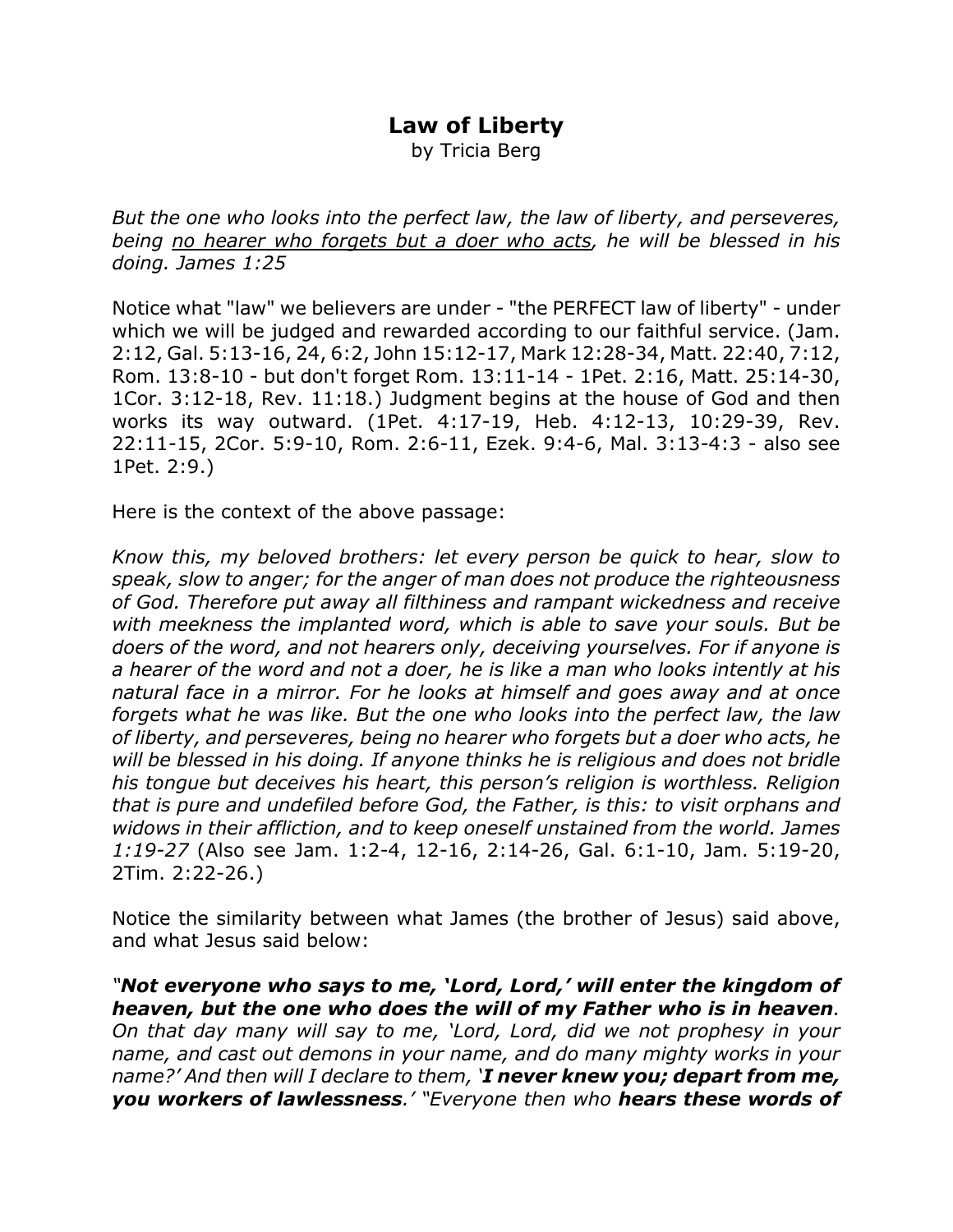*mine and does them will be like a wise man who built his house on the rock. And the rain fell, and the floods came, and the winds blew and beat on that house, but it did not fall, because it had been founded on the rock. And everyone who hears these words of mine and does not do them will be like a foolish man who built his house on the sand. And the rain fell, and the floods came, and the winds blew and beat against that house, and it fell, and great was the fall of it." And when Jesus finished these sayings, the crowds were astonished at his teaching, for he was teaching them as one who had authority, and not as their scribes. Matthew 7:21-29* (Also see 1Cor. 3:10-18, Matt. 25:1- 13, 1John 3:4-10.)

That last sentence is also a good lesson for us today. We need to listen to JESUS, through the Bible, not to people who put the teachings and traditions of men equal to or worse yet, above the word of God. We have access to the original Hebrew and Greek to clarify the meaning in cases where there is uncertainty. Scripture interprets Scripture. If someone teaches any interpretation that contradicts other teachings in the Bible, then it is to be rejected (even if it has been accepted by many, even if it's a long-standing tradition). (Acts 17:11, 2Tim. 3:14-17, John 5:39, Luke 24:25-27, 44, Mark 7:6-9, 2Pet. 2, 3:15-18, Jude 1:4-23, Matt. 7:15-27, 1Tim. 1:5-11, Titus 1:16, Jam. 3:1)

When we "rightly divide" the word, we bear in mind that some requirements of the Old Testament were foreshadows that have now been fulfilled, and some of them are still in effect, because they are STILL being fulfilled in Jesus. (2Tim. 2:15, Heb. 8:5-6, Col. 2:16-23) If we're WISE, we'll obey our Lord during this lifetime in order to have no need to be ashamed of how we used our FREEDOM when He returns. (1Thess. 4:1-8, 1Cor. 5:7-13, 6:18-20, Heb. 12:14, 28-29, 10:26-31, 12:15-17, 6:8-9, John 15:1-10, Matt. 13:40-42, 47-50, note these next two consecutive passages cited are in the same "conversation" - Matt. 24:36-51, 25:1-13, Mark 13:32-37, 2Pet. 2:18-22, Eph. 5:25-27, 31-32, Rev. 19:7-8, 21:7-8, Jude 1:24-25, Eph. 6:10-20, 1John 1:5-2:6, 2:28-29, Rom. 6, Col. 3:5-17, Eph. 4:17-5:33, 1Pet. 4:3-5, 1Thess. 5:4-11)

I have written many devotionals clarifying that obedience from the heart is a work of the Spirit in us, not something we WORK for, but YIELD to and submit to HIS doing works (bearing fruit) THROUGH us. (Gal. 5:19-24, Rom. 8:13-19, 7:4-6, 6:17-22, 16:19, 8:7-9, Jam. 4:4-10, 1John 2:15-17) It's revealing outwardly the true regeneration of our spirit by the Holy Spirit and the reality that we have been adopted as children of God. (Titus 2:11-3:8, Phil. 2:12-16, Rom. 12:1-2, 1John 3:1-10, note that this immediately follows 1John 2:28-29.) My point is to encourage myself and all who love Christ to hold fast to Him, examining themselves as we were told to do (2Cor. 13:5, 12:20-13:2)—not to join the crowd on the broad road, but to stick to the narrow road. (John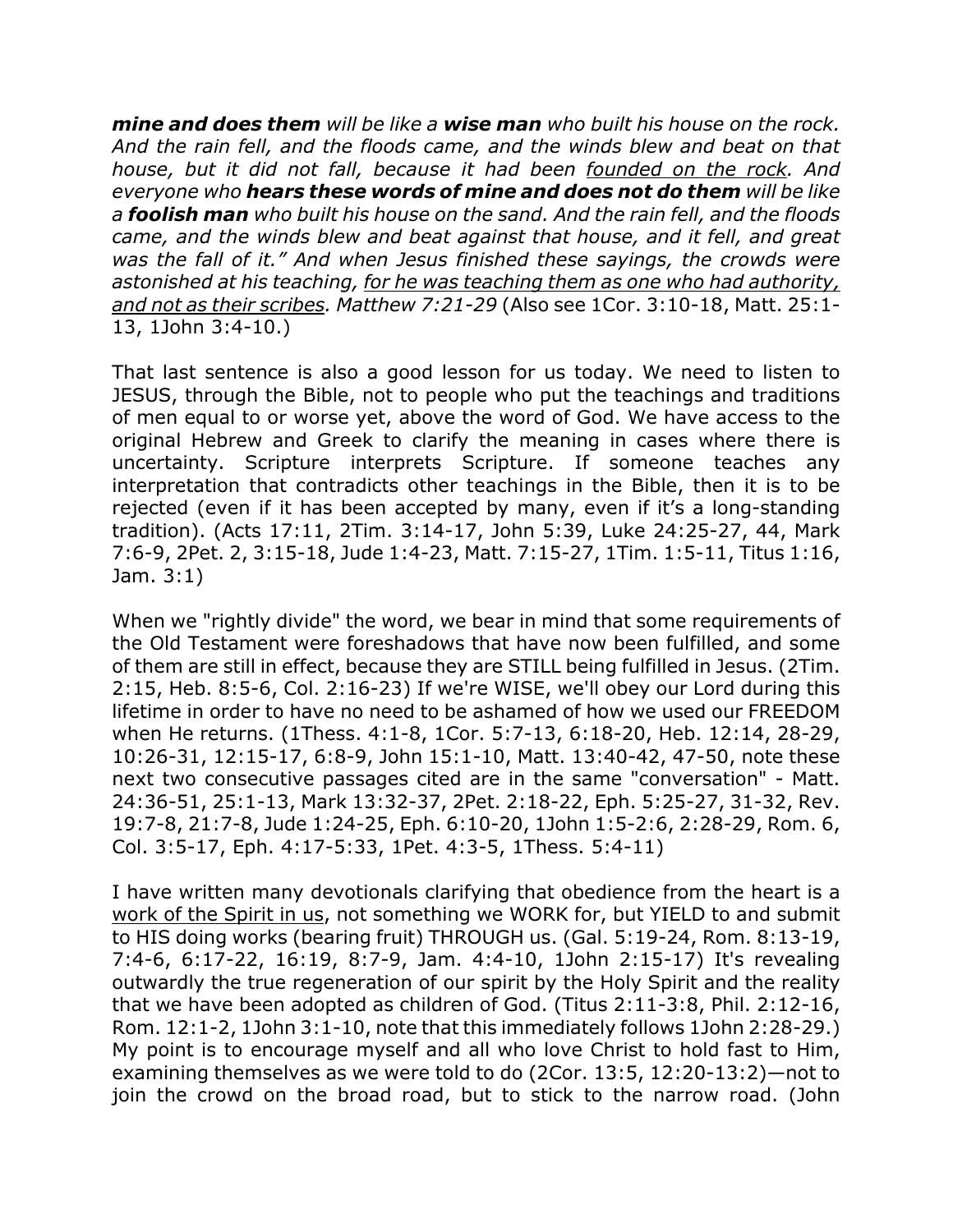14:15-26, 1Pet. 1:6-9, 1John 3:23-24, 5:3, 2Cor. 5:14-15, Heb. 10:24-39, Matt. 7:13-27, Luke 6:46-49, Mark 3:35, 1Cor. 16:22)

*Brothers, join in imitating me [Paul], and keep your eyes on those who walk according to the example you have in us. For many, of whom I have often told you and now tell you even with tears, walk as enemies of the cross of Christ. Their end is destruction, their god is their belly, and they glory in their shame, with minds set on earthly things. But our citizenship is in heaven, and from it we await a Savior, the Lord Jesus Christ, who will transform our lowly body to be like his glorious body, by the power that enables him even to subject all things to himself. Philippians 3:17-21*

*"And to the angel of the church in Philadelphia write: 'The words of the holy one, the true one, who has the key of David, who opens and no one will shut, who shuts and no one opens. "'I know your works. Behold, I have set before you an open door, which no one is able to shut. I know that you have but little power, and yet you have kept my word and have not denied my name. Behold, I will make those of the synagogue of Satan who say that they are Jews and are not, but lie—behold, I will make them come and bow down before your feet, and they will learn that I have loved you. Because you have kept my word about patient endurance, I will keep you from the hour of trial that is coming on the whole world, to try those who dwell on the earth. I am coming soon. Hold fast what you have, so that no one may seize your crown. The one who conquers, I will make him a pillar in the temple of my God. Never shall he go out of it, and I will write on him the name of my God, and the name of the city of my God, the new Jerusalem, which comes down from my God out of heaven, and my own new name. He who has an ear, let him hear what the Spirit says to the churches.'" Revelation 3:7-13* (Also see Mark 8:34-38, Heb. 12:3-13, 10:32-39, 2Tim. 2:3-7, Phil. 1:29-30, 1Pet. 2:19-21, 4:12-19, Matt. 5:10-16, Luke 6:22-23)

James spoke again about the "law of liberty" in the next "chapter" (but there were no chapter divisions in his original letter):

*So speak and so act as those who are to be judged under the law of liberty. For judgment is without mercy to one who has shown no mercy. Mercy triumphs over judgment. James 2:12-13*

The above passage is quite popular among the "don't judge" crowd. It goes along with this other one they love to quote out of context:

*"Judge not, and you will not be judged; condemn not, and you will not be condemned; forgive, and you will be forgiven; give, and it will be given to you. Good measure, pressed down, shaken together, running over, will be put into*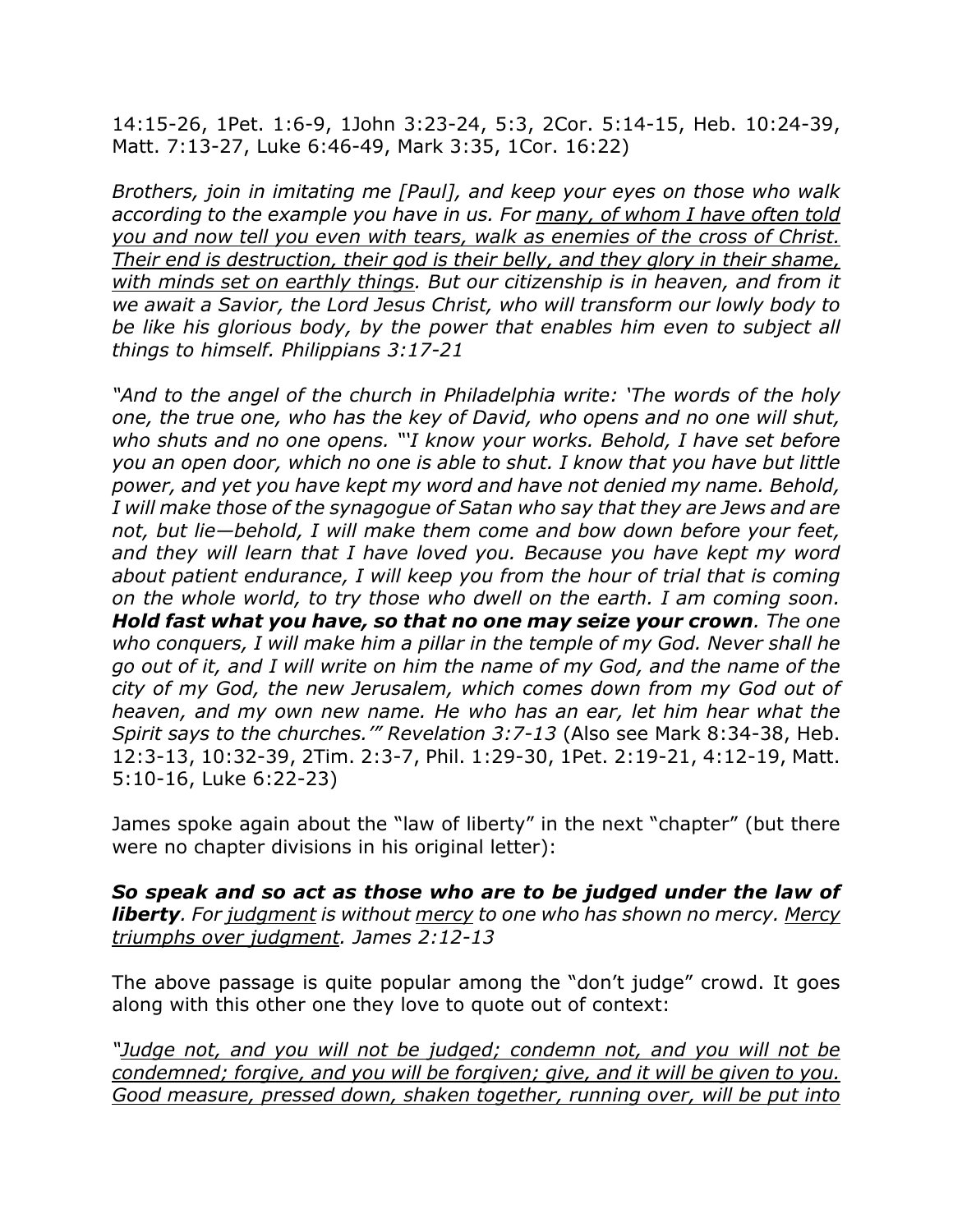*your lap. For with the measure you use it will be measured back to you." He also told them a parable: "Can a blind man lead a blind man? Will they not both fall into a pit? A disciple is not above his teacher, but everyone when he is fully trained will be like his teacher. Why do you see the speck that is in your brother's eye, but do not notice the log that is in your own eye? How can you say to your brother, 'Brother, let me take out the speck that is in your eye,' when you yourself do not see the log that is in your own eye? You hypocrite, first take the log out of your own eye, and then you will see clearly to take out the speck that is in your brother's eye." Luke 6:37-42* (The way that it continues is also important: Luke 6:43-49)

In God's sight, judgment is related to but inferior to mercy, which is defined as follows:

 $mer-cy \mid 'mer-s\bar{e} \mid noun: compassionate treatment, especially of those under$ one's power; clemency; a disposition to be kind and forgiving

So according to the dictionary, being merciful is being compassionate, kind and forgiving. I think we all know that, but the question is what does it mean to be those things? Does it mean that if it makes someone uncomfortable to call their sin "sin," then we should refrain from doing so? No, it doesn't. We don't have to "pick" between truth and love (nor SHOULD we). (Rom. 1:18, Eph. 4:15-16 also see Eph. 4:13-14 - we need knowledge to grow mature in Christ so that we're not tossed to and fro by doctrine craftily twisted by deceitful humans; also see Heb. 5:11-14.) We're not meant to criticize others to death and pretend that we ourselves are perfect. (Gal. 6:3-5, Rom. 12:3-9, Phil. 3:13-14, Heb. 10:24-27, 1Cor. 14:12, 26, Eph. 4:29-32, Jude 1:20-23, Rom. 14 - that discussion pertains to matters of freedom, not sin.) When speaking about sin, our motive is LOVE. (1Tim. 1:5, Eph. 4:15-25) We want people to repent and be restored to fellowship with the Body of Christ. (2Cor. 7:8-10, 1John 1:6-10) It's important not to be a "gong," but letting someone remain in a deceived state of believing that the behaviors they make a practice of are acceptable to God (or not "seen" by Him - but see Acts. 5:1-12, 1Cor. 11:29-32) is NOT merciful. It's actually the opposite. (2Tim. 2:19-23, 24-26, 2Pet. 2:18-22, 1Cor. 13:1-3, Jam. 5:19-20, Gal. 6:1, Jude 1:23)

Denying that sin is SIN is the kind of thing that someone who doesn't actually KNOW God or BELIEVE what He said about what IS sin and how His wrath is going to come on the earth because of people who refuse to turn from it (repent). (Rom. 2:5-11, Eph. 5:5-6, Col. 3:5-10, 1Thess. 4:3-8, 1John 1:6, 2:4-6, 3:6-10 - when John says in ONE letter THREE times that people who do not obey God are lying when they claim to know Him, we should take notice remember, there is ONE God, NOT an Old Testament and New Testament God - Heb. 13:8, Mal. 3:6, 1Cor. 10:4, Isa. 44:8, Heb. 6:19-20, 7:3, Matt. 14:33 -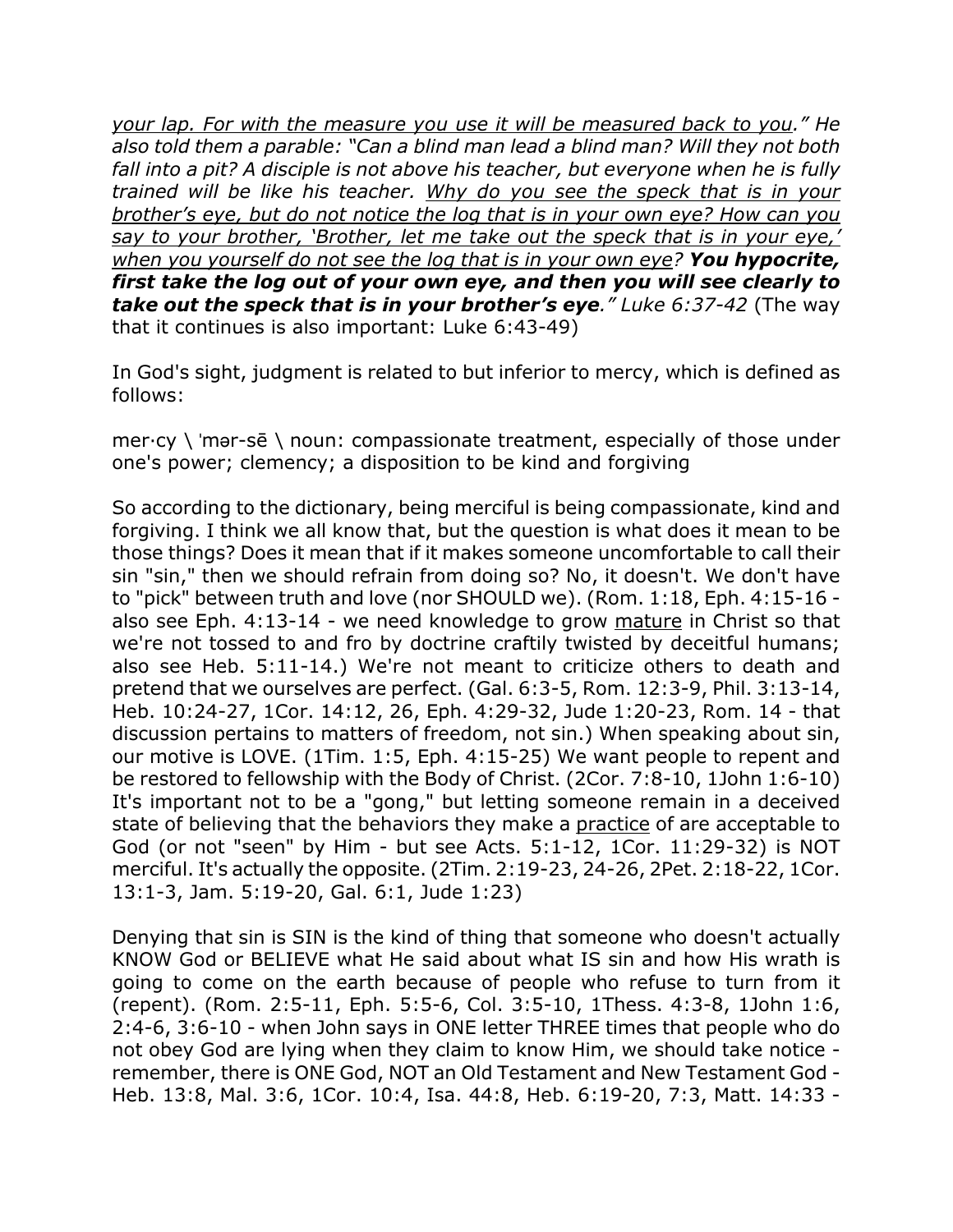and NOT a Son who is opposed to His Father - John 10:30, 8:29, Titus 1:16, 1John 3:12-13)

God's children have a higher standard of behavior because we are His children (NOT in order to become or work to remain His children), but remember, the firstborn receives the best blessing and inheritance, which can be reversed if that child "despises" their birthright - Gen. 25:29-34, 27:34, 38, John 1:12-13, 3:16-21, Jam. 1:18, Heb. 12:15-17, 22-24) We are to be separate from the world because we have been called out of it and our bodies are His temple. (2Cor. 6:14-7:1, John 15:19, 1Pet. 2:4-5, Eph. 2:21-22, 1John 2:15-17) His Spirit dwelling in us enables us to desire to know and to do His will instead of indulging our old sinful flesh. (Gal. 5:16, 24, Rom. 13:12-13, 14, 8:13-14, 1John 3:24, 4:13) If there is no evidence whatsoever of our being a "new creation," then we have good reason to wonder why not? (2Cor. 13:5, Rom. 6:4, 7:4-6, 8:9, Gal. 3:27, 6:15, 2Cor. 5:17, 2Pet. 1:9) There should progress toward Christ-likeness, showing that the Spirit is at work in us. (Rom. 12:2, Col. 3, 2Pet. 1:5-15, Eph. 4:17-32, 5:15-21, John 8:29, 15:8-10)

Does showing mercy mean that because we are all sinners, that NO ONE can expose ANY sins, EVER? No. The result of that would be a defiled Body of Christ. (Eph. 5:11-12, 1Cor. 4:21-5:13, 1Thess. 4:7, 1Pet. 1:16-17) We're not to be hypocritical by picking at the sins of others and yet continuing in our own. (Rom. 2:1-11, Matt. 7:3-5, 18:15-17) Being merciful also involves being impartial, but in our culture FAVOR is actually being shown to those who persist in certain sins. (1Tim. 5:20-21, Psa. 50:16-23) The "Golden Rule" is NOT "you look the other way when I sin and I'll do the same for you." (Matt. 7:12, Rom. 13:8-10, AND Rom. 13:11-14, 16:19, 6:15-23, 1Pet. 1:14-19)

Why is it that many of the same people who shout the loudest for "mercy" and claim to be experts on what Jesus would have done often either accept "worship" (celebrity IDOLS, including some even in the church!) or they are among the adoring fans giving worship (adoration IS a form of worship) to their favorite, popular, rich celebrities, who are treated as if they can do no wrong (and even when caught in it, they are given a free pass by their "peeps")? (Jam. 2:5-7, 1Tim. 6:3-8, 9-11, 1John 4:5-6, Rom. 16:18, Rev. 2:20-23, Jude 1:4, 2Pet. 2:2-3)

Being loving and merciful doesn't mean affirming every behavior of a person, good or bad (or calling evil "good"). (Isa. 5:20-21, Luke 17:1-2, 3-4 - notice "rebuke" if your brother sins, and forgive him "IF he repents" - our brothers are the same as those of Jesus in Matt. 12:50 - the children of God - Heb. 2:11, 17, 3:1-15, Gal. 6:10, 4:31, 2Thess. 3:13-15, 1John 3:1.) Endorsing sin is NOT from the Bible (Rom. 1:32), but from our modern culture, which has been decaying for a LONG time now. If we saw that someone was doing something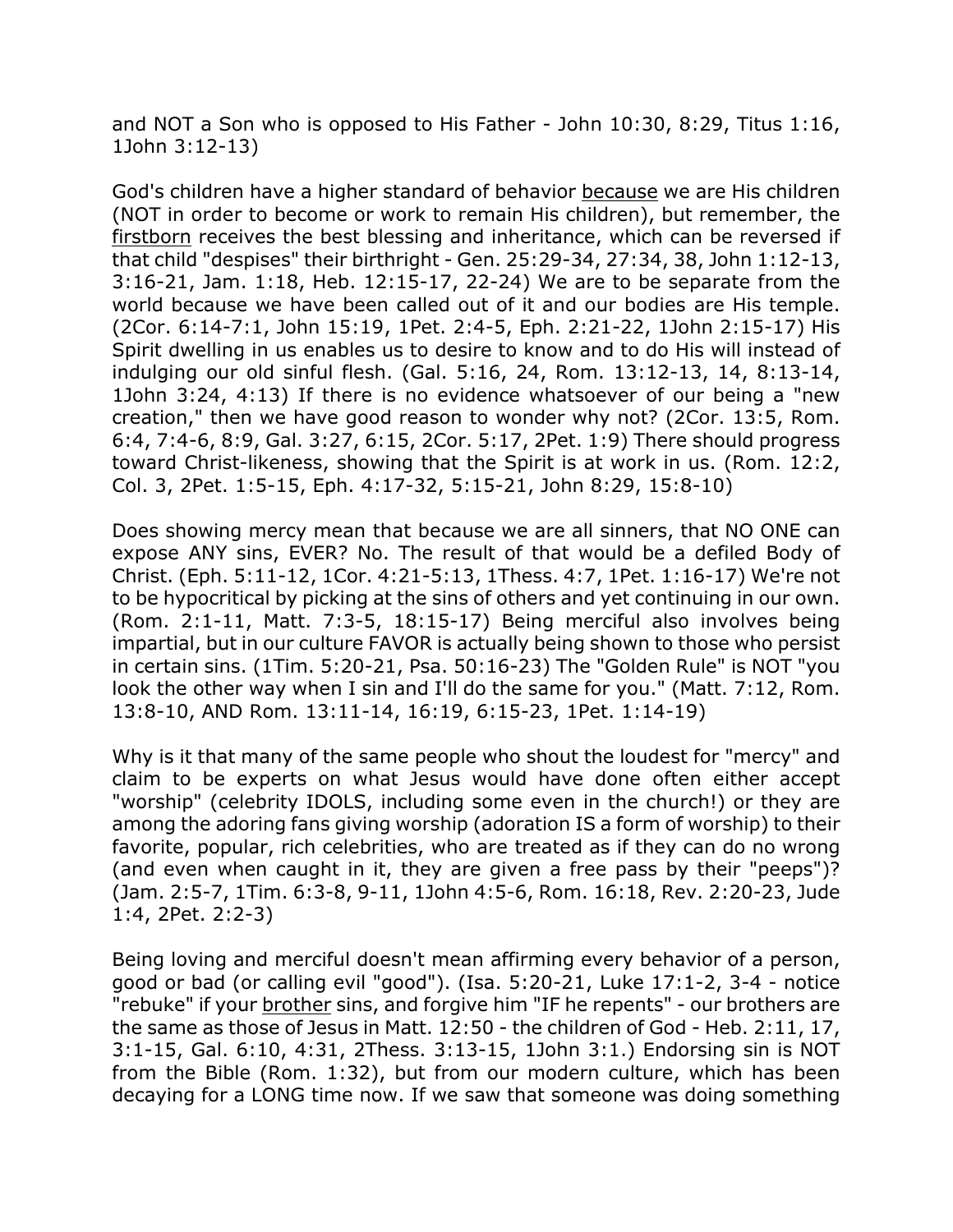that will likely lead to their physical death, we would consider it loving to warn them, right? How much MORE so is that true, then, of behaviors that lead to spiritual, ETERNAL death? (Matt. 10:28, Rev. 21:7-8, 22:14-15, 1Cor. 6:9-20, Gal. 5:19-21) The fact is that if we stand for the truth (in LOVE), we will not be popular on this earth and will probably be persecuted—but it will be worth it to be able to hold our heads up, instead of hanging them down in shame, when we stand before Jesus as He judges our faithfulness to Him during this lifetime. (2Tim. 3:12-16, John 15:18-21, 1Cor. 3:12-18, Rom. 14:12, Rev. 11:18, 1Pet. 4:3-5, 1John 3:13)

*"Blessed are those who are persecuted for righteousness' sake, for theirs is the kingdom of heaven. Blessed are you when others revile you and persecute you and utter all kinds of evil against you falsely on my account. Rejoice and be glad, for your reward is great in heaven, for so they persecuted the prophets who were before you. You are the salt of the earth, but if salt has lost its taste, how shall its saltiness be restored? It is no longer good for anything except to be thrown out and trampled under people's feet. You are the light of the world. A city set on a hill cannot be hidden. Nor do people light a lamp and put it under a basket, but on a stand, and it gives light to all in the house. In the same way, let your light shine before others, so that they may see your good works and give glory to your Father who is in heaven." Matthew 5:10-16* (Also see Matt. 25:10-13, 25:26-30.)

Written by Tricia Berg, (June 2019), 6 pp. If you have been blessed by this article, you are free to share but do not claim as your own or sell, and do not make modifications and attribute them to me. You can download as many free pdf devotional articles as you wish from my blog: http://layoutfortoday.blogspot.com/ (The most recent articles are at the bottom of the page after you click on the "free pdf downloads" link.) You can also read this article there, where the Bible verses should pop up when you hover over the cites.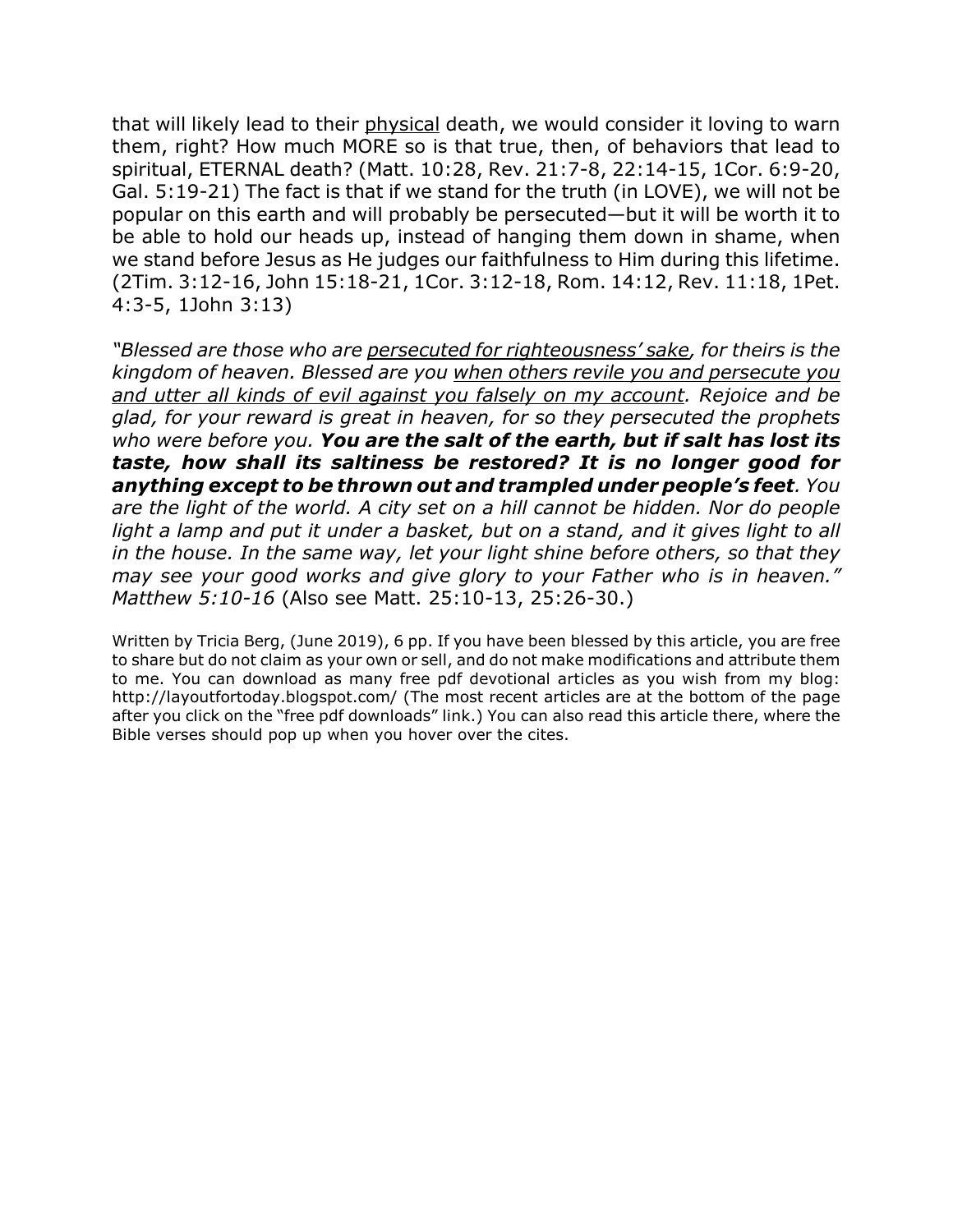

kit: Cozy Attic by Marta van Eck